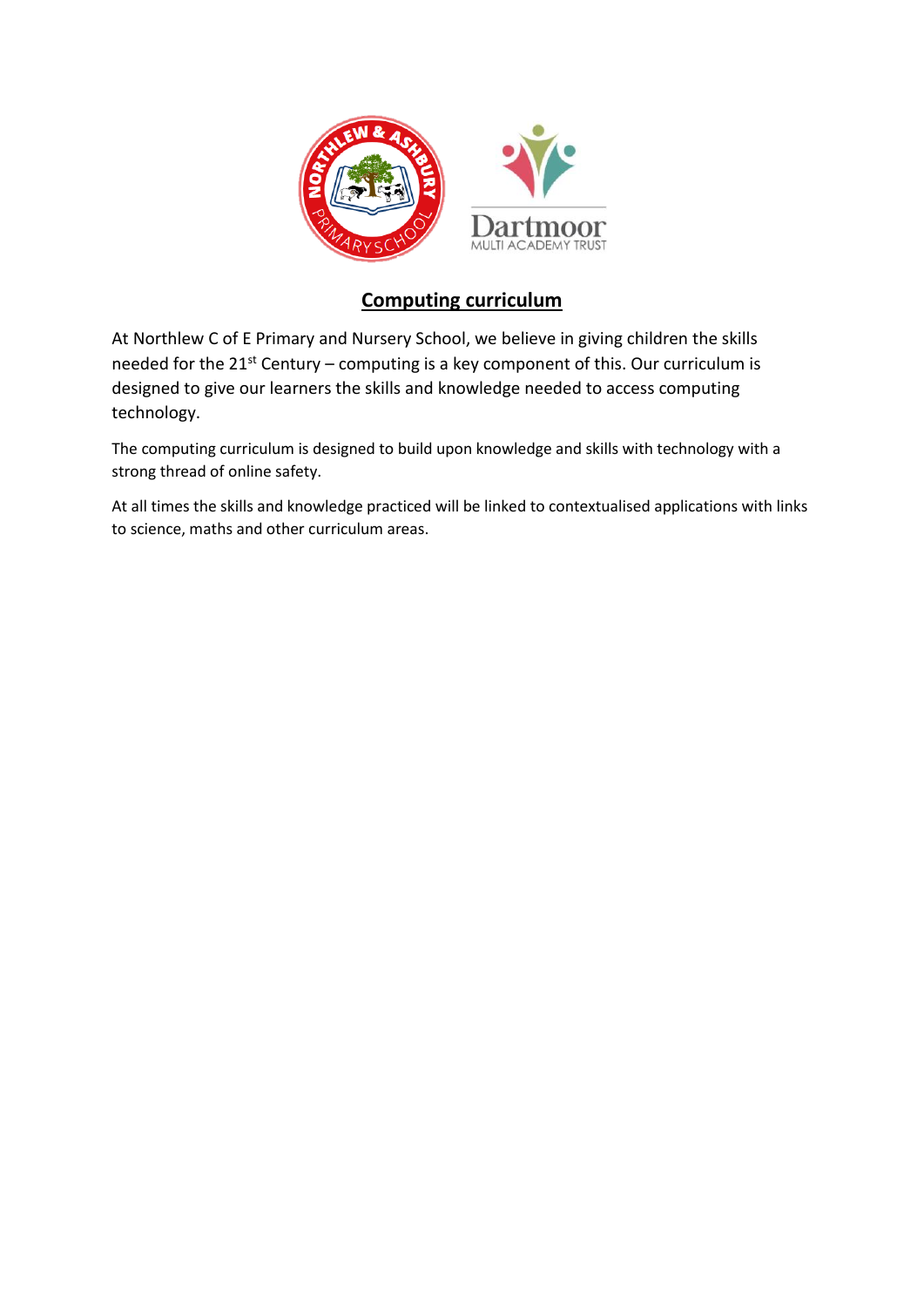## **Programme of study**

| <b>EYFS</b> |                                                                                                                                  |                                                                                                          |                    |  |
|-------------|----------------------------------------------------------------------------------------------------------------------------------|----------------------------------------------------------------------------------------------------------|--------------------|--|
| Subject     | Knowledge                                                                                                                        | <b>Skills</b>                                                                                            | Key Vocabulary     |  |
|             | Children know that technology can be used for a range of                                                                         | Children can use technology to complete simple                                                           | <b>Device</b>      |  |
|             | purposes at home and school                                                                                                      | games and programs                                                                                       | <b>Technology</b>  |  |
|             |                                                                                                                                  |                                                                                                          | Computer           |  |
|             | Children can name a range of technology devices and uses (e.g.<br>'You use your computer to take the register and it sends it to | Children can use technology to retrieve simple<br>information (e.g. Using voice control to find pictures | <b>Information</b> |  |
|             | Mrs Chapman so she can see it on her computer')                                                                                  | of animals)                                                                                              |                    |  |
|             |                                                                                                                                  |                                                                                                          |                    |  |
|             | Children know that information can be retrieved from                                                                             | Children can express their ideas using technology                                                        |                    |  |
|             | technology                                                                                                                       | (e.g. using drawing programs)                                                                            |                    |  |
|             |                                                                                                                                  | Children can explain uses of technology at home and                                                      |                    |  |
|             |                                                                                                                                  | school                                                                                                   |                    |  |

| Year 1                                   |                                                                                   |                                        |                                          |
|------------------------------------------|-----------------------------------------------------------------------------------|----------------------------------------|------------------------------------------|
| Subject                                  | Knowledge                                                                         | <b>Skills</b>                          | Key Vocabulary                           |
| Understanding<br>algorithms and e-safety | Children know that an algorithm is a set of instructions                          | Children can create a simple algorithm | Algorithm<br>Program                     |
| Create and de-bug simple                 | Children understand that devices follow algorithms precisely<br>and unambiguously | Children can test a simple algorithm   | <b>Bug</b><br>De-bug                     |
| programmes and e-<br>safety              | Children know how to create a simple algorithm                                    | Children can de-bug a simple algorithm | <b>Digital</b><br><b>Digital content</b> |
|                                          |                                                                                   | Children can create a simple program   | e-safety<br>online safety                |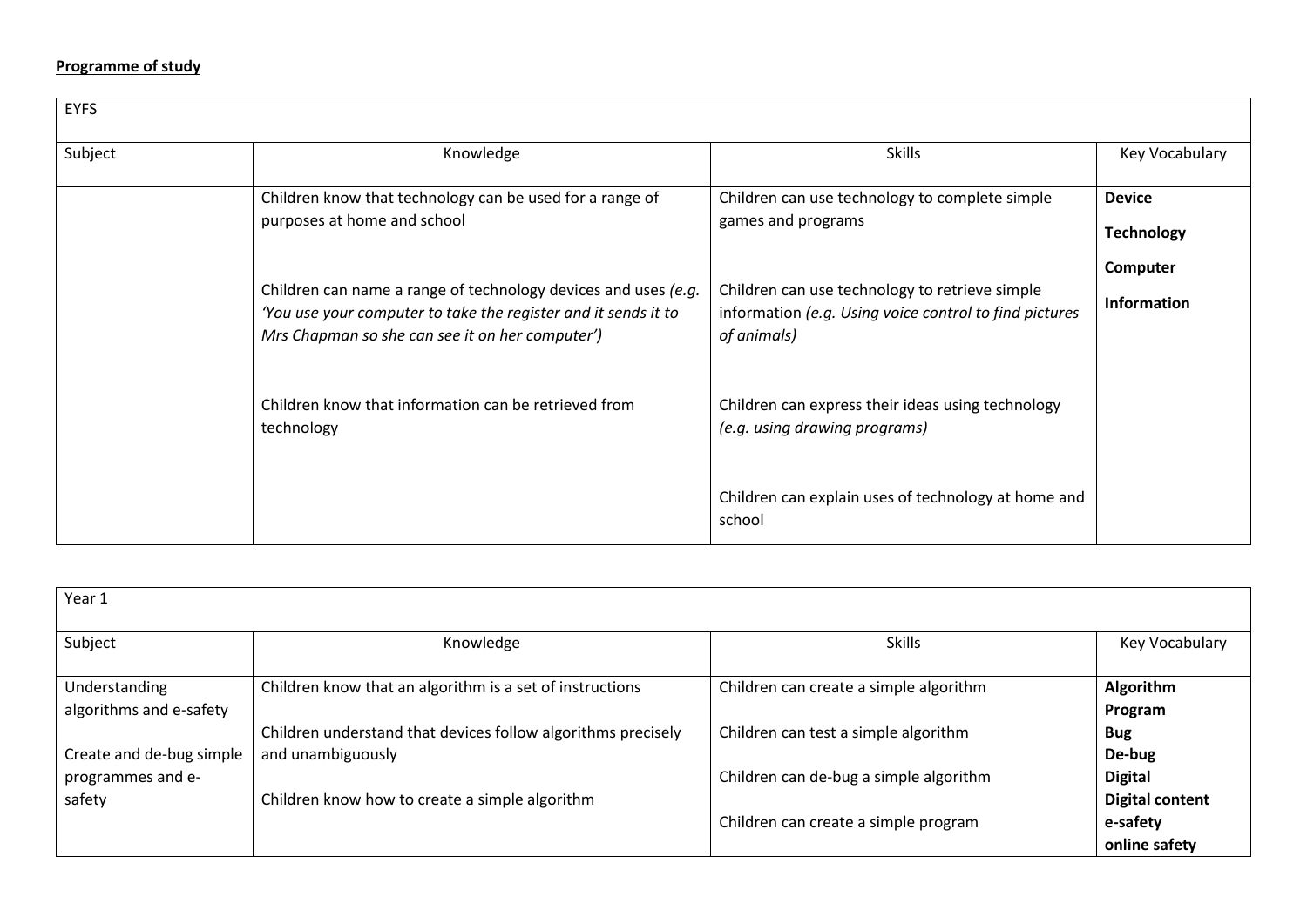| Digital literacy and e- | Children know that a program is a set of instructions that                                 | Children can test a simple program              |  |
|-------------------------|--------------------------------------------------------------------------------------------|-------------------------------------------------|--|
| safety                  | execute a task                                                                             |                                                 |  |
|                         |                                                                                            | Children can de-bug a simple program            |  |
|                         | Children know that a program is created by a set of algorithms                             | Children can create digital content             |  |
|                         | Children know how to create digital content (e.g. word<br>processing documents)            | Children can save digital content               |  |
|                         |                                                                                            | Children can retrieve digital content           |  |
|                         | Children know how to save digital content                                                  |                                                 |  |
|                         |                                                                                            | Children can use online safety tools            |  |
|                         | Children know how to retrieve digital content                                              |                                                 |  |
|                         |                                                                                            | Children use a computer programme to create art |  |
|                         | Children know what personal information is                                                 |                                                 |  |
|                         | Children know that they should not share personal information<br>online (including photos) |                                                 |  |
|                         | Children can recognise online threats to their safety                                      |                                                 |  |
|                         | Children know where to seek help with online safety                                        |                                                 |  |

| Year 2                   |                                                            |                                                      |                   |
|--------------------------|------------------------------------------------------------|------------------------------------------------------|-------------------|
| Subject                  | Knowledge                                                  | <b>Skills</b>                                        | Key Vocabulary    |
| Logical reasoning and e- | Children know that technological devices are unambiguously | Children can predict the behavior of a program using | Logic             |
| safety                   | and precisely logical                                      | logical reasoning                                    | Logical reasoning |
| Digital literacy beyond  | Children know that programs are defined by algorithms and  | Children can create digital content using a range of | <b>Folders</b>    |
| school and e-safety      | will follow them logically                                 | programs                                             |                   |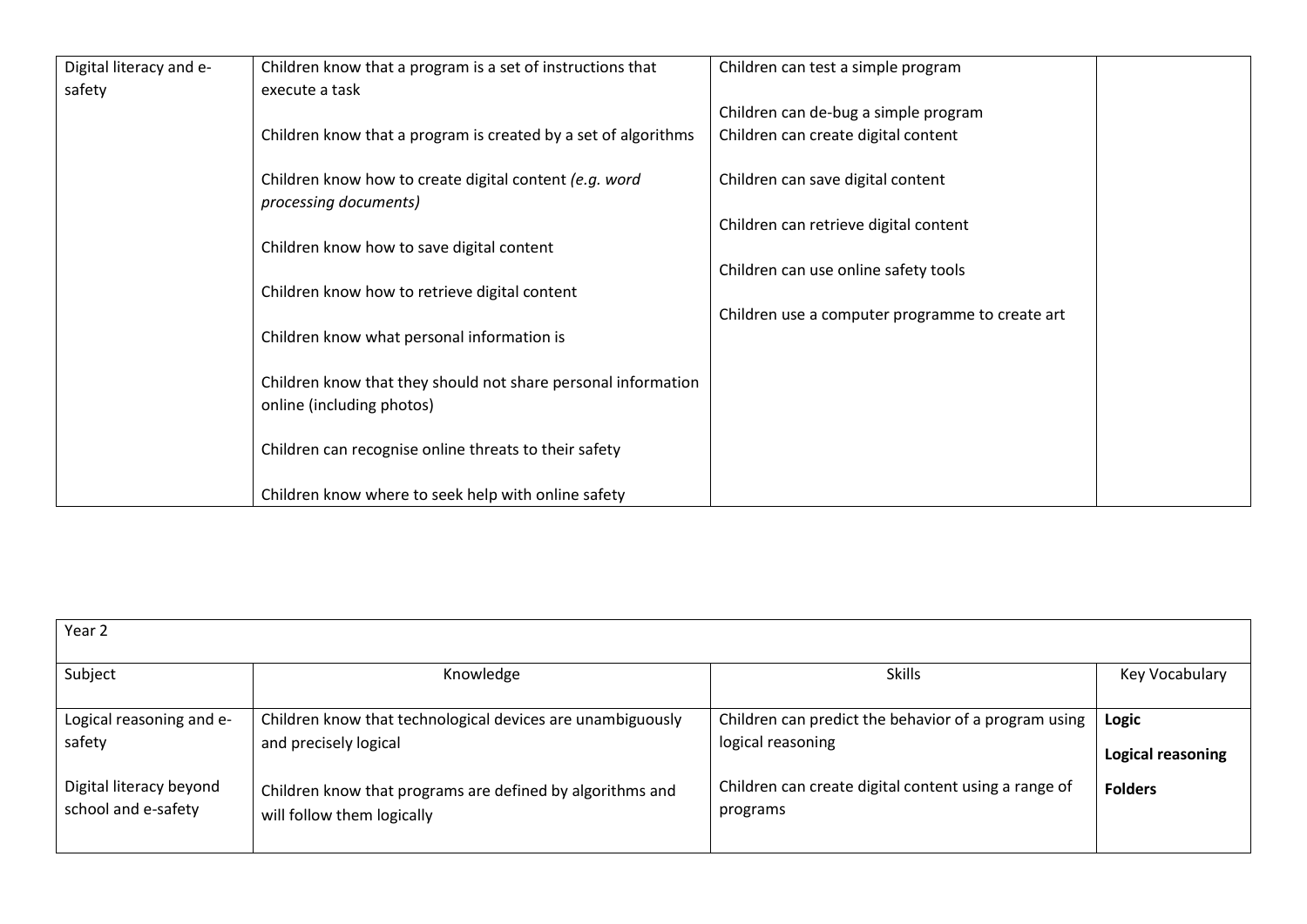| Digital content and e- | Children know how to use a range of programs at home and                                                               | Children can create digital content outside of the                  |  |
|------------------------|------------------------------------------------------------------------------------------------------------------------|---------------------------------------------------------------------|--|
| safety                 | school                                                                                                                 | school environment                                                  |  |
|                        | Children can create digital content beyond school (e.g. creating<br>posters using digital photos, publishing programs) | Children can organise digital content in folders and<br>sub folders |  |
|                        | Children know how to organise digital content using folders                                                            | Children can manipulate digital content                             |  |
|                        | and sub folders                                                                                                        | Children can spot unsafe content                                    |  |
|                        | Children know how to manipulate digital content                                                                        | Children can use a program to create music                          |  |
|                        | Children know common methods of stealing personal<br>information                                                       | Children can use a program to create and<br>manipulate photos       |  |
|                        | Children know what safe online groups look like                                                                        |                                                                     |  |

| Year 3                                                                  |                                                             |                                                   |                    |  |  |
|-------------------------------------------------------------------------|-------------------------------------------------------------|---------------------------------------------------|--------------------|--|--|
| Subject                                                                 | Knowledge                                                   | <b>Skills</b>                                     | Key Vocabulary     |  |  |
| Connecting computers                                                    | Children understand how devices connect to one another      | Children can connect a device to others           | <b>Connections</b> |  |  |
| Graphics and                                                            | Children understand the benefits and functions of connected | Children can create graphics and animations using | <b>Internet</b>    |  |  |
| presentations including<br>research and e-safety                        | devices                                                     | technology                                        | <b>Wireless</b>    |  |  |
|                                                                         | Children know how to use graphic programs                   | Children can design a program to complete a given | Data               |  |  |
| Sequencing in music<br>task<br>Children know how to create an animation |                                                             |                                                   | <b>Graphics</b>    |  |  |
| <b>Building databases</b>                                               |                                                             | Children can create a program to complete a given |                    |  |  |
| Desktop publishing                                                      | Children know how to design simple programs                 | task                                              |                    |  |  |
|                                                                         | Children know how to create simple programs                 |                                                   |                    |  |  |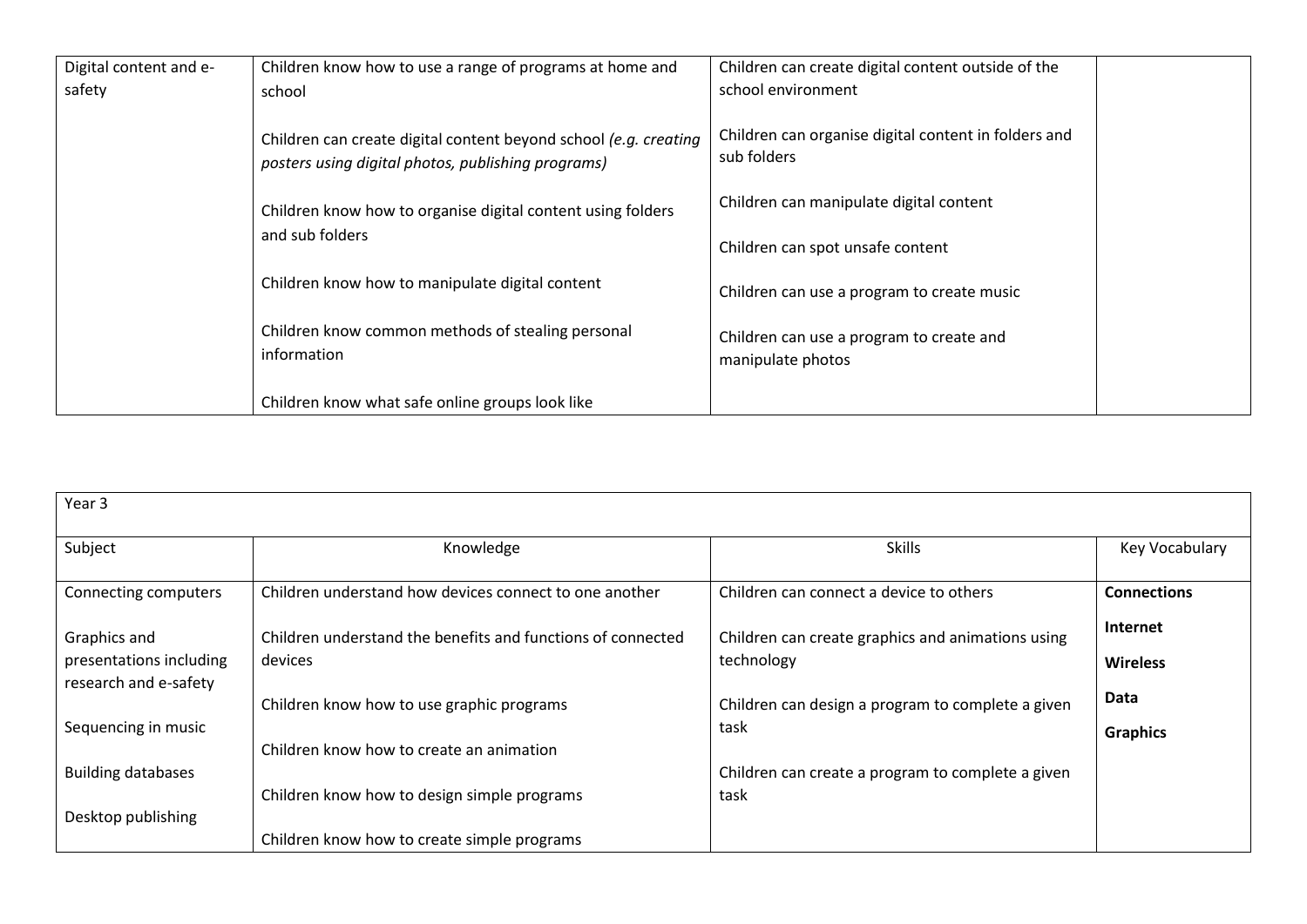| Children know how to de-bug simple programs                           | Children can de-bug a simple program to complete a<br>given task |  |
|-----------------------------------------------------------------------|------------------------------------------------------------------|--|
| Children understand the use of data storing and sorting<br>programmes | Children can store, sort and retrieve data                       |  |
|                                                                       | Children can present information using programs                  |  |
| Children know how to use programs to create a document                |                                                                  |  |

| Year 4                                |                                                                |                                                              |                       |
|---------------------------------------|----------------------------------------------------------------|--------------------------------------------------------------|-----------------------|
| Subject                               | Knowledge                                                      | <b>Skills</b>                                                | Key Vocabulary        |
| Working with Data and e-              | Children know how to organise data on digital programs (e.g.   | Children can oraganise data and retrieve information         | Data sources          |
| safety                                | spreadsheets)                                                  | from digital data sources                                    | <b>Communications</b> |
| Networks and<br>communications and e- | Children use data stored digitally to create charts and graphs | Children can represent data                                  | networks              |
| safety                                | Children understand computer networks such as the internet     | Children can use networks to communicate with<br>others      |                       |
| Audio editing                         | Children know that technology can be used to communicate       |                                                              |                       |
|                                       | instantly with people around the world                         | Children can identify unsafe uses of computer<br>networks    |                       |
|                                       | Children know how to be safe when communicating via digital    |                                                              |                       |
|                                       | technology (acceptable use)                                    | Children can record and edit audio using digital<br>devices. |                       |
|                                       | Children know how digital data can be manipulated to mislead   |                                                              |                       |
|                                       | readers                                                        | Children can create and edit photos using digital<br>devices |                       |
|                                       | Children know they have a responsibility to act respectfully   |                                                              |                       |
|                                       | online.                                                        |                                                              |                       |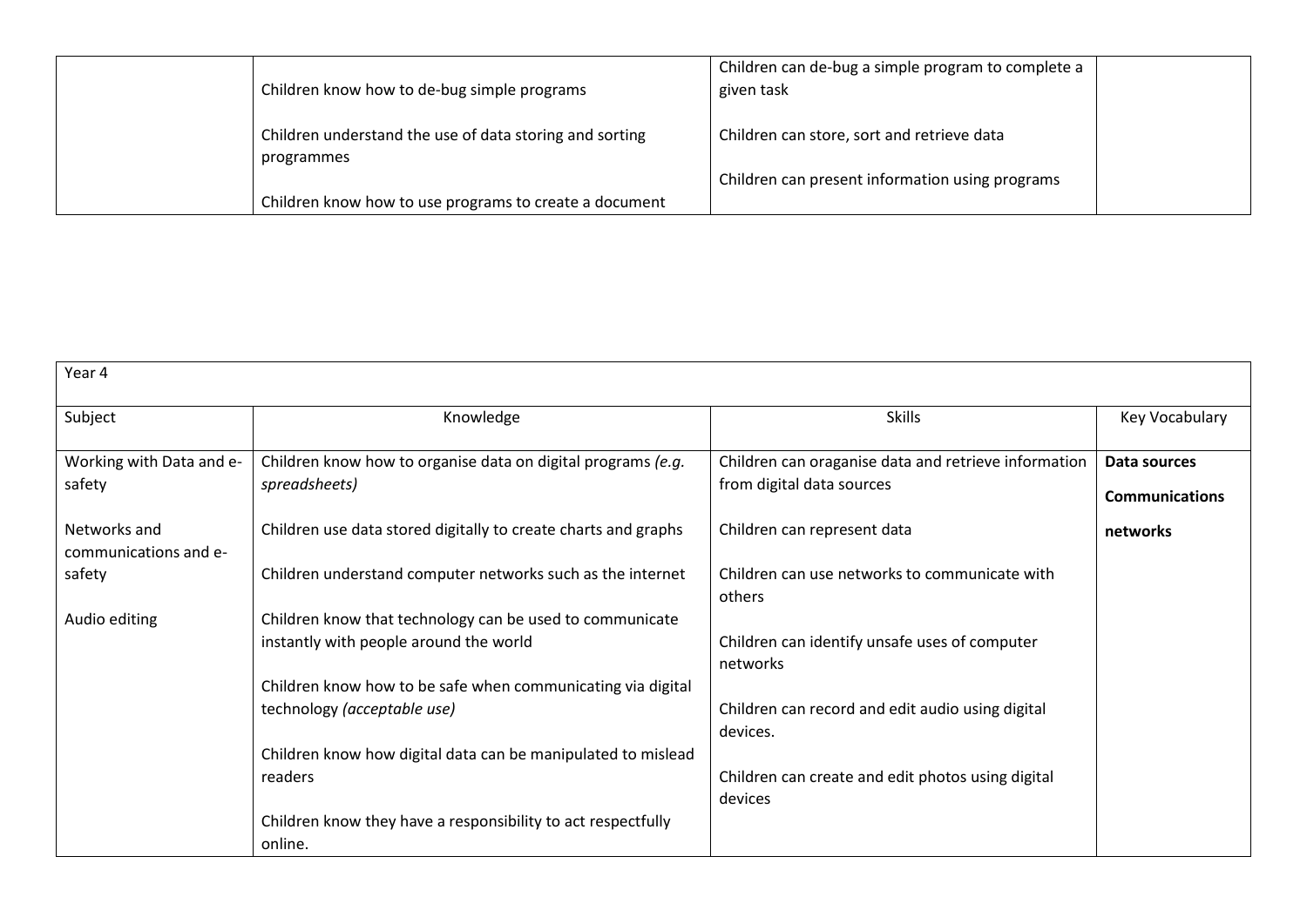| Children know how to use digital devices to record audio  |  |
|-----------------------------------------------------------|--|
| Children know how to edit audio in digital files          |  |
| Children understand the use of digital devices for photos |  |

| Year 5        |                                                                                         |                                                                 |                                 |
|---------------|-----------------------------------------------------------------------------------------|-----------------------------------------------------------------|---------------------------------|
| Subject       | Knowledge                                                                               | <b>Skills</b>                                                   | Key Vocabulary                  |
| Video editing | Children know how to use programs to enhance presentations                              | Children can create presentations using programs to<br>enhance  | <b>Collaborative</b><br>working |
| Databases     | Children know how communication networks can be used to<br>work collaboratively         | Children can work collaboratively on a single piece of          | <b>Databases</b>                |
| Selection     | Children know how to correct algorithms in their programs                               | content                                                         | Coding                          |
|               | Children know how collaborative working can be manipulated<br>positively and negatively | Children can identify when images have been<br>manipulated      |                                 |
|               | Children understand the role of technology and digital devices in                       | Children can explain how algorithms work                        |                                 |
|               | the creation of video                                                                   | Children can create and edit video                              |                                 |
|               | Children understand the purposes and functions of databases                             | Children can create, sort and retrieve data from a data<br>base |                                 |
|               | Children understand binary coding and how this enables selection                        |                                                                 |                                 |
|               | for a variety of purposes                                                               | Children use selection for a variety of purposes                |                                 |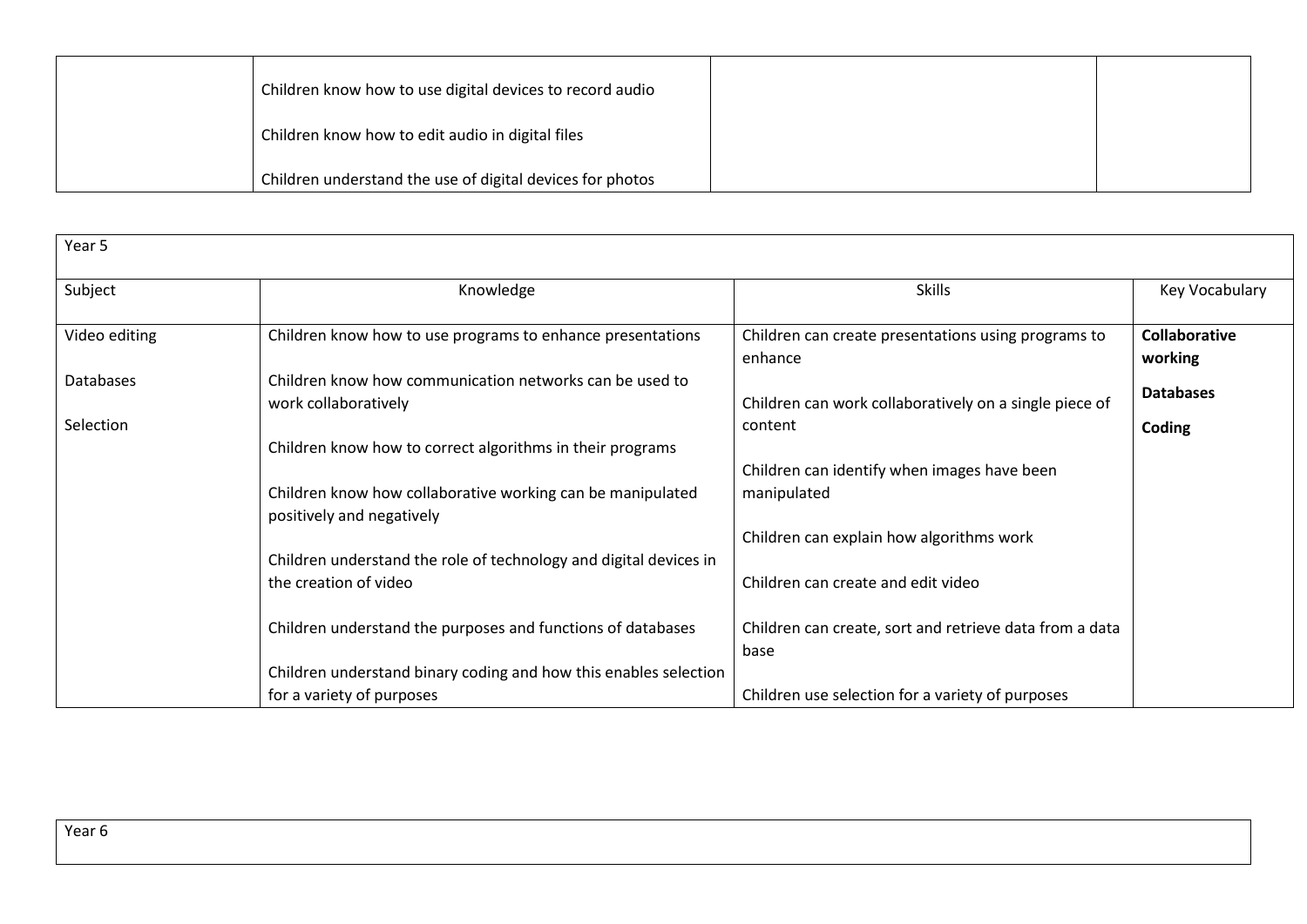| Subject        | Knowledge                                                       | <b>Skills</b>                                      | Key Vocabulary   |
|----------------|-----------------------------------------------------------------|----------------------------------------------------|------------------|
| Communications | Children know how to safely communicate using technology        | Children can use the internet to safely search for | Search ranking   |
|                | and devices                                                     | content                                            | <b>Functions</b> |
| Websites       |                                                                 |                                                    |                  |
|                | Children know how to use the internet safely to search for      | Children can create a basic website                | <b>Modelling</b> |
| Spreadsheets   | content                                                         |                                                    |                  |
|                |                                                                 | Children can use a variable to affect a program    | <b>Sensing</b>   |
| Variables      | Children understand how search results are ranked               |                                                    | <b>Variables</b> |
|                |                                                                 | Children can use spreadsheets to organise and      |                  |
| Modelling      | Children recognise the features of a website and how to use     | retrieve data                                      |                  |
|                | these for various functions                                     |                                                    |                  |
| Sensing        |                                                                 | Children can create 3D models using technology     |                  |
|                | Children understand the use of a variable in programming        |                                                    |                  |
|                |                                                                 | Children can use lasers and other sensing tools to |                  |
|                | Children understand the function and purpose of spreadsheets    | affect a program.                                  |                  |
|                |                                                                 |                                                    |                  |
|                | Children understand the use of 3D modelling                     |                                                    |                  |
|                |                                                                 |                                                    |                  |
|                | Children understand the use of laser and other sensing tools in |                                                    |                  |
|                | technology                                                      |                                                    |                  |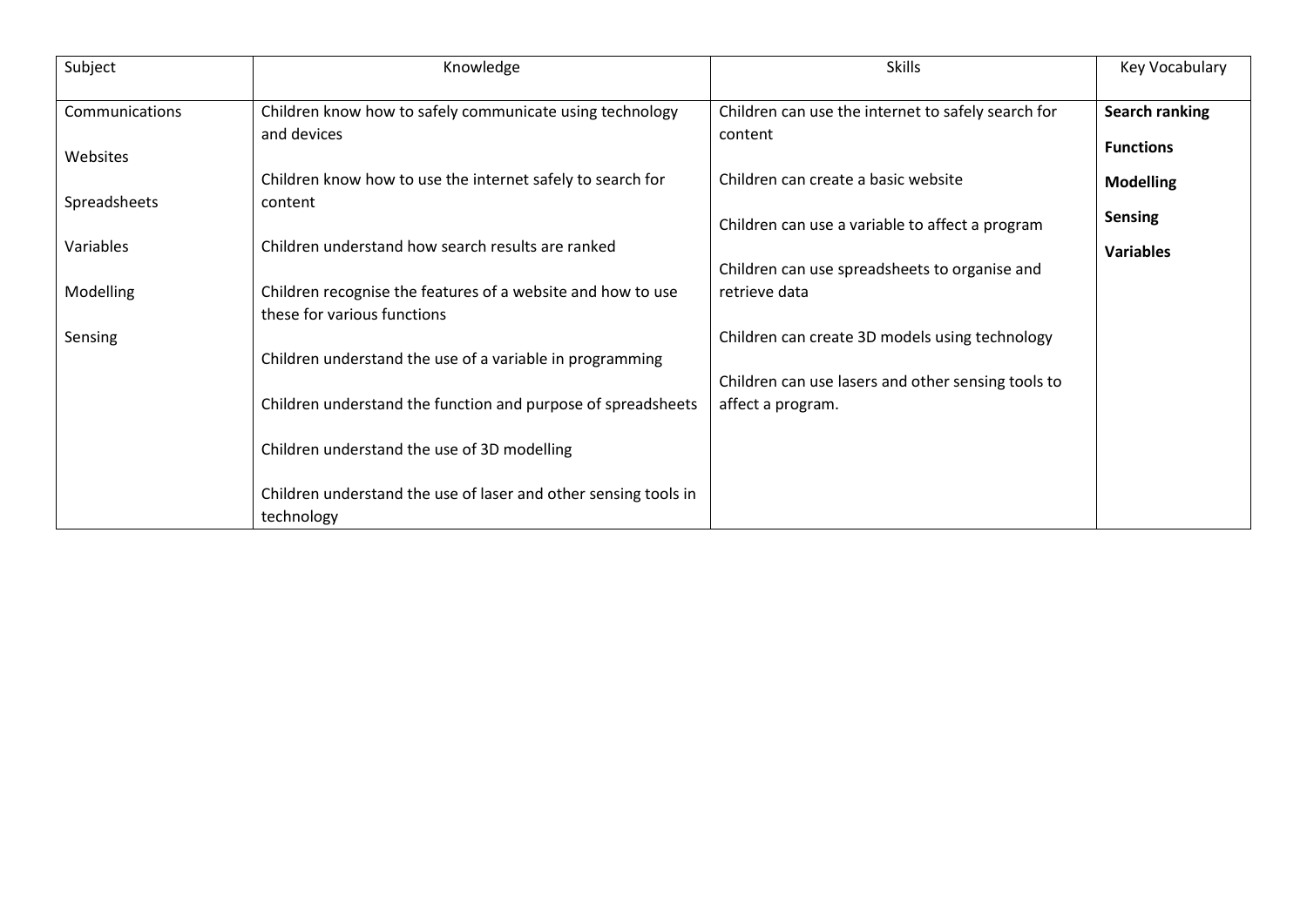#### **Computing progression**

#### Year 1/2 Year 3/4 Year 5/6 Pupils should be taught to: • understand what algorithms are; how they are implemented as programs on digital devices and that programs execute by following precise and unambiguous instructions • create and debug simple programs • use logical reasoning to predict the behaviour of simple programs Pupils learn to program a basic floor turtle such as a BeeBot to navigate increasingly complex routes and are able to debug their instructions when the turtle does not reach the intended destination Pupils learn to program an onscreen app such as BeeBot or Kodable to complete a set task and are able to debug their instructions when the turtle does not reach the intended destination Pupils should be taught to: • design write and debug programs that accomplish specific goals,…..solve problems by decomposing them in smaller parts • use sequence, selection and repetition in programs • use logical reasoning to explain how some simple algorithms work and to detect and correct errors in algorithms and programs Pupils learn to use graphical programming language, such as Scratch or Logo to draw regular 2D shapes. Pupils add loops or procedures to create a repeating pattern Pupils learn to sequence instructions, for instance to create an animation using Scratch, or by using the timing features in PowerPoint Pupils write a simple algorithm, for instance into smaller parts works

Pupils use a more complex turtle with standard units to navigate increasingly complex routes, and are able to debug their instructions when the turtle does not reach the intended destination

to create a basic traffic light sequence. They then use flowcharting software (such as Go or Flowgo) to create a simple program to control an onscreen icon

### Pupils should be taught to:

• design, write and debug programs that accomplish specific goals; including controlling or simulating physical systems and solving problems by decomposing them

- use sequence, selection and repetition in programs; work with variables and various forms of input and output
- use logical reasoning to explain how some simple algorithms work and to detect and correct errors in algorithms and program

Pupils write a simple algorithm, for instance to create a basic traffic light sequence. They then use flowcharting software to create a simple program to control an onscreen icon. They are able to explain how their program

Pupils create a computer game, using a graphical language such as Scratch or Kodu

Computing

Computer science

Computer science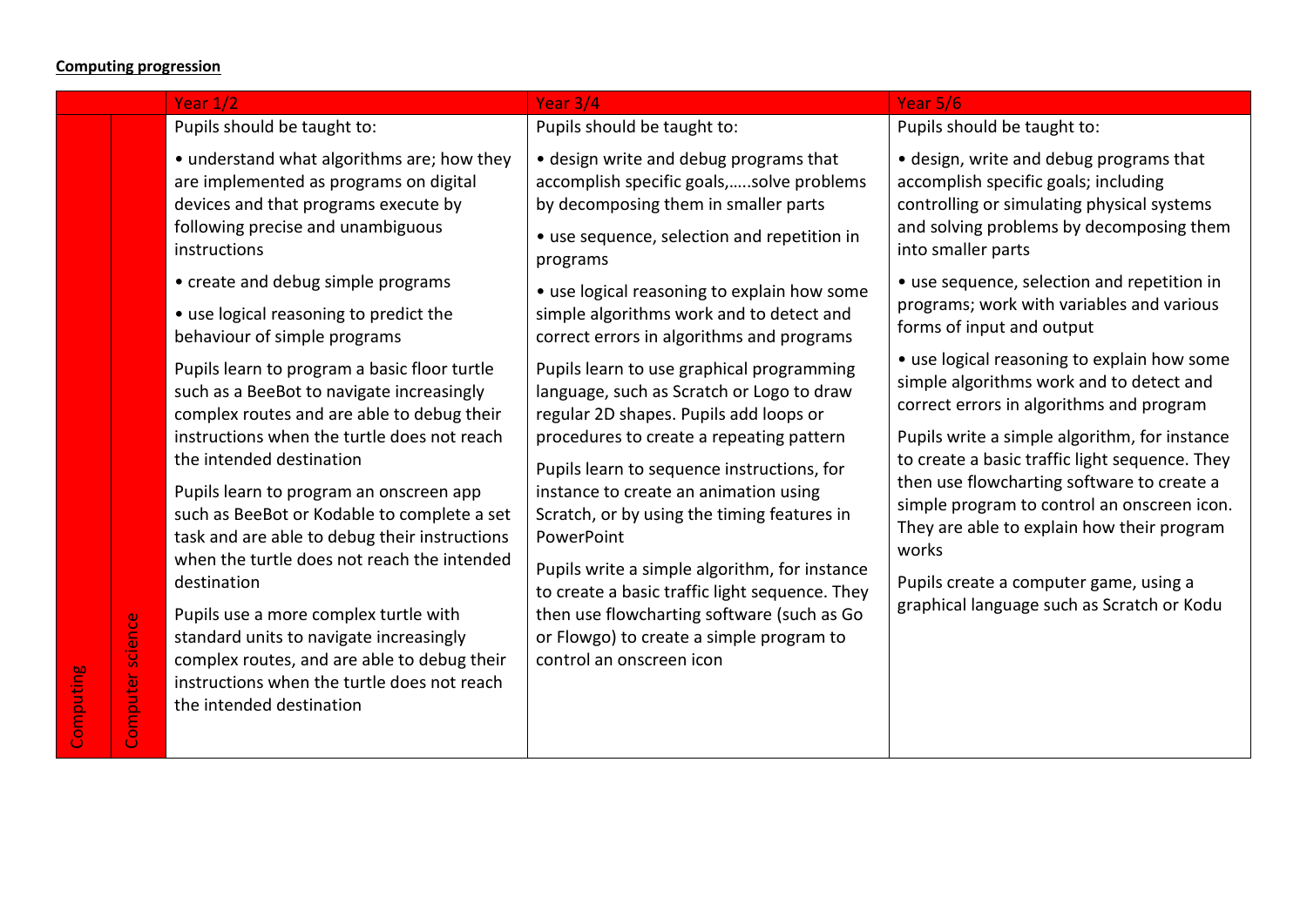|                                                                                                 | Pupils should be taught to:                                        | Pupils should be taught to:                                                                                                             | Pupils should be taught to:                                                                                                                                                                       |
|-------------------------------------------------------------------------------------------------|--------------------------------------------------------------------|-----------------------------------------------------------------------------------------------------------------------------------------|---------------------------------------------------------------------------------------------------------------------------------------------------------------------------------------------------|
|                                                                                                 | • recognise common uses of information<br>technology beyond school | • recognise common uses of information<br>technology beyond school                                                                      | • understand computer networks including<br>the internet; how they can provide multiple                                                                                                           |
|                                                                                                 | Pupils learn about some of the uses of the<br>internet             | Pupils learn to collaborate electronically by<br>blogging - mailing and working on shared<br>documents using the pupil sites of the DLG | services, such as the world wide web, and<br>the opportunities they offer for<br>communication and collaboration                                                                                  |
| ont.<br>Ō<br>$\omega$<br>$\circ$<br>$\omega$<br>$\overline{\phantom{0}}$<br>$\circ$<br>$\Omega$ |                                                                    |                                                                                                                                         | Pupils learn to collaborate electronically by<br>blogging -mailing, and working on shared<br>documents using the pupil sites of the DLG.<br>This can be extended to working with other<br>schools |
| $\mathbf{e}_i$<br>∍<br>$\Omega$<br>Ξ<br>$\circ$<br>O.                                           |                                                                    |                                                                                                                                         | Pupils learn that connected devices exchange<br>packets of data and this can convey a range<br>of information from a text to a video call                                                         |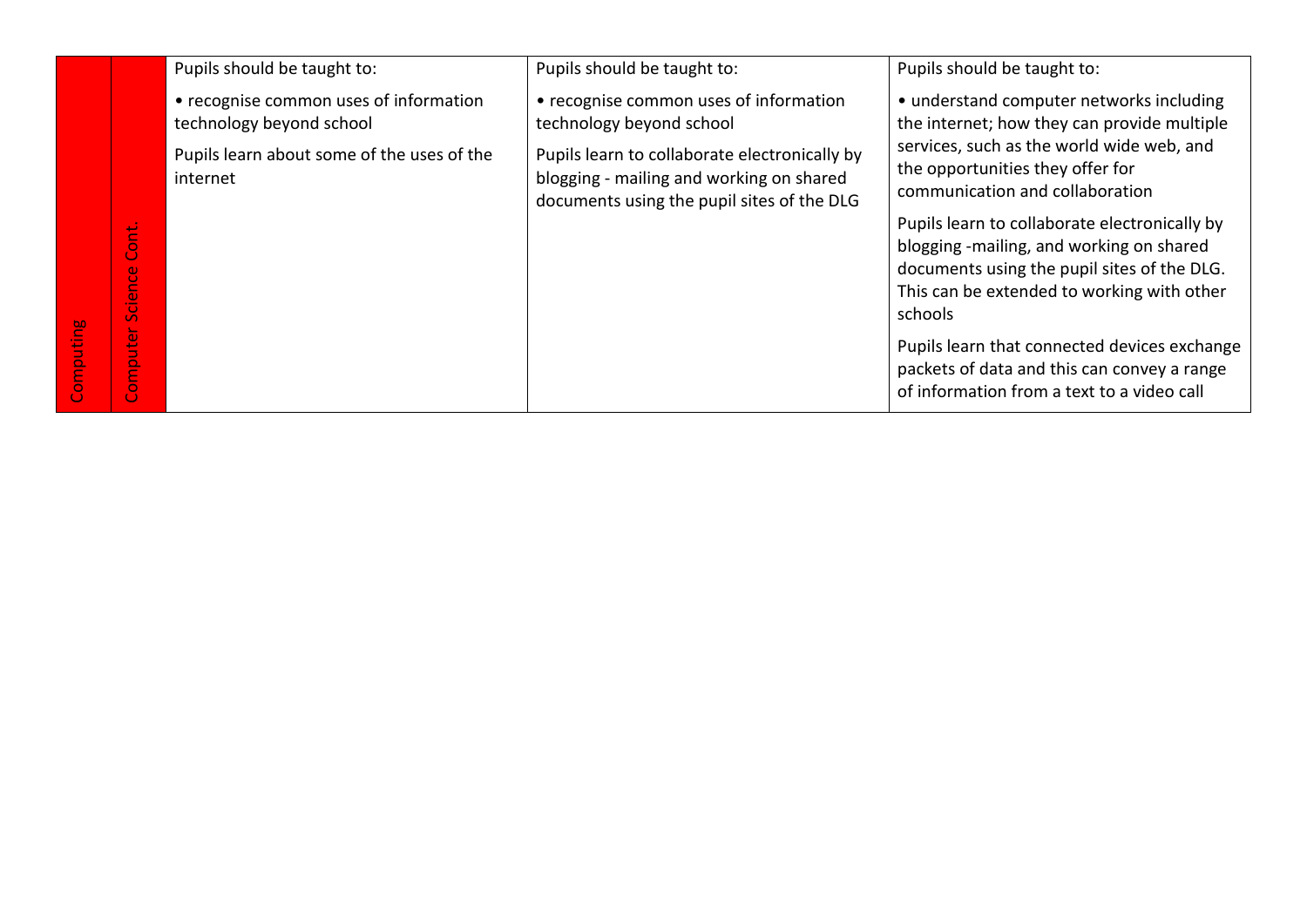|                  | Year $1/2$                                                                                                                                                                                                                                                                                                                                                                                                                                                                                                                                                                                                                                                                                                                                                                                                                                                                                                                                                            | Year 3/4                                                                                                                                                                                                                                                                                                                                                                                                                                                                                                                                                                                                                                                                                                                                                                                                                                                                                                                                                                                                                                                                                                                                                             | Year 5/6                                                                                                                                                                                                                                                                                                                                                                                                                                                                                                                                                                                                                                                                                                                                                                                                                                                                                                                                                                                                                                                                                                        |
|------------------|-----------------------------------------------------------------------------------------------------------------------------------------------------------------------------------------------------------------------------------------------------------------------------------------------------------------------------------------------------------------------------------------------------------------------------------------------------------------------------------------------------------------------------------------------------------------------------------------------------------------------------------------------------------------------------------------------------------------------------------------------------------------------------------------------------------------------------------------------------------------------------------------------------------------------------------------------------------------------|----------------------------------------------------------------------------------------------------------------------------------------------------------------------------------------------------------------------------------------------------------------------------------------------------------------------------------------------------------------------------------------------------------------------------------------------------------------------------------------------------------------------------------------------------------------------------------------------------------------------------------------------------------------------------------------------------------------------------------------------------------------------------------------------------------------------------------------------------------------------------------------------------------------------------------------------------------------------------------------------------------------------------------------------------------------------------------------------------------------------------------------------------------------------|-----------------------------------------------------------------------------------------------------------------------------------------------------------------------------------------------------------------------------------------------------------------------------------------------------------------------------------------------------------------------------------------------------------------------------------------------------------------------------------------------------------------------------------------------------------------------------------------------------------------------------------------------------------------------------------------------------------------------------------------------------------------------------------------------------------------------------------------------------------------------------------------------------------------------------------------------------------------------------------------------------------------------------------------------------------------------------------------------------------------|
|                  | Pupils should be taught to:                                                                                                                                                                                                                                                                                                                                                                                                                                                                                                                                                                                                                                                                                                                                                                                                                                                                                                                                           | Pupils should be taught to:                                                                                                                                                                                                                                                                                                                                                                                                                                                                                                                                                                                                                                                                                                                                                                                                                                                                                                                                                                                                                                                                                                                                          | Pupils should be taught to:                                                                                                                                                                                                                                                                                                                                                                                                                                                                                                                                                                                                                                                                                                                                                                                                                                                                                                                                                                                                                                                                                     |
| Digital literacy | • use technology safely and<br>respectfully, keeping personal<br>information private; identify where<br>to go for help and support when<br>they have concerns about content<br>on the internet or other online<br>technologies<br>Pupils learn that the Internet is a<br>great place to develop rewarding<br>online relationships and learn to<br>recognise websites that are good for<br>them to visit; but they also learn to<br>be cautious and to check with a<br>trusted adult before sharing private<br>information<br>Pupils are introduced to the concept<br>that real people send messages to<br>one another on the Internet and<br>learn how messages are sent and<br>received. They recognise that it may<br>be difficult to distinguish between<br>someone who is real and someone<br>who is not<br>Pupils are introduced to the basics<br>of online searching<br>Pupils learn to explore websites and<br>to say whether they like them or not<br>and why | • Use technology safely, respectfully and<br>responsibly; recognise acceptable/<br>unacceptable behaviour; identify a range of<br>ways to report concerns about content and<br>contact<br>Pupils learn that the Internet is a great<br>place to develop rewarding online<br>relationships and learn to recognise<br>websites that are good for them to visit; but<br>they also learn to be cautious and to check<br>with a trusted adult before sharing private<br>information<br>Pupils learn to make good passwords for<br>their accounts, learn about spam and how<br>to deal with it. They begin to understand<br>the implications for the information that<br>they share online and how some websites<br>might use that information without their<br>knowledge<br>Pupils are introduced to their roles as digital<br>citizens in an online community, where they<br>reflect on how they are responsible not only<br>for themselves but for others, in order to<br>create a safe and comfortable environment<br>Pupils learn that the Internet is a public<br>space and then develop the skills to protect<br>their privacy and respect the privacy of<br>others | • use technology safely, respectfully and responsibly;<br>recognise acceptable/ unacceptable behaviour;<br>identify a range of ways to report concerns about<br>content and contact<br>Pupils learn that the internet is a great place where<br>online relationships can be developed. They compare<br>and contrast online friends and real life, face to face<br>friends and learn how to respond if an online friend<br>asks them a personal question<br>Pupils learn to create secure passwords for their<br>accounts, learn about spam and how to deal with it,<br>and decode website privacy policies, understanding<br>the implications for the info that they share online<br>Pupils explore their roles as digital citizens in an online<br>community, where they reflect on their responsibilities<br>and learn that good digital citizens are responsible and<br>respectful in the digital world<br>Pupils begin to explore the nature of online audiences<br>and permanency of information online. They begin to<br>understand the significance of published information<br>and personal information |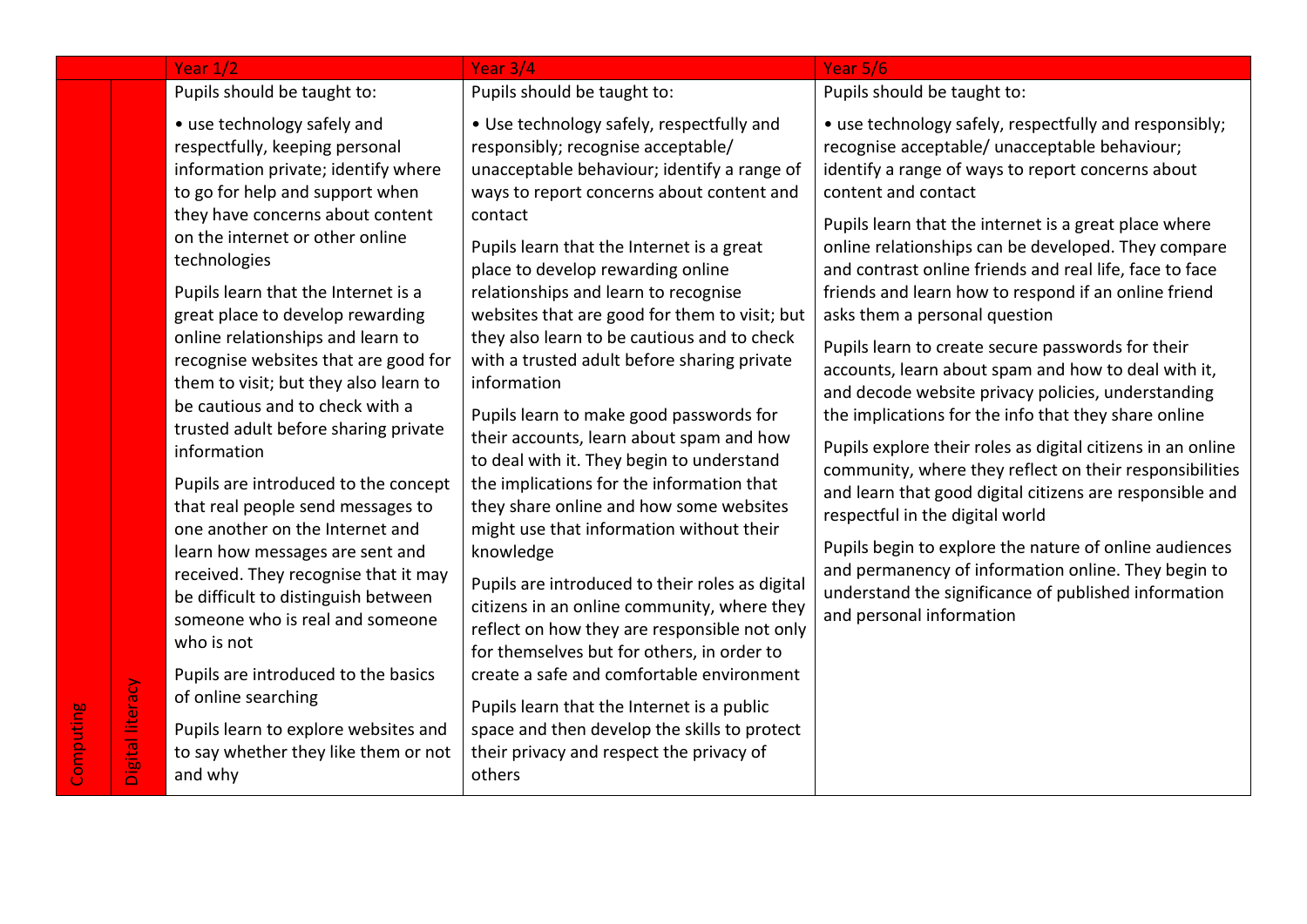| Pupils explore how they interact with<br>others and are introduced to the concept of<br>cyberbullying. They also learn how to<br>communicate to be a responsible member<br>of a connected culture effectively in order<br>to prevent miscommunication | Pupils understand what it means to be a good digital<br>citizen as they interact with others online by<br>understanding how to prevent and respond to<br>cyberbullying. They also learn how to communicate<br>effectively to prevent miscommunication in order to<br>be a responsible member of a connected culture                       |  |
|-------------------------------------------------------------------------------------------------------------------------------------------------------------------------------------------------------------------------------------------------------|-------------------------------------------------------------------------------------------------------------------------------------------------------------------------------------------------------------------------------------------------------------------------------------------------------------------------------------------|--|
| use search technologies effectively,<br>appreciate how results are selected and<br>ranked and be discerning in evaluating<br>digital content                                                                                                          | Pupils begin to consider the impact of their online<br>presence on their own self- image and the way others<br>see them and explore how to construct a positive<br>online profile                                                                                                                                                         |  |
| Pupils are introduced to the basics of online<br>searching, including how to use effective<br>keywords. They also learn to conduct<br>searches that provide them with the most<br>helpful and relevant information                                    | Pupils learn the 'do's and don'ts' of copying and<br>pasting information to avoid plagiarism. They learn<br>how to avoid plagiarism by putting information in their<br>own words, putting excerpted information into quotes,<br>and providing citations. They learn to show respect for<br>other people's creations by giving them credit |  |
|                                                                                                                                                                                                                                                       | use search technologies effectively, appreciate how<br>results are selected and ranked and be discerning in<br>evaluating digital content                                                                                                                                                                                                 |  |
|                                                                                                                                                                                                                                                       | Pupils explore issues relating to online searching,<br>including how to use effective keywords, using<br>directories and subject categories, and how to analyse<br>the usefulness and relevancy of the results. They learn<br>to conduct searches that provide them with the most<br>helpful and relevant information                     |  |
|                                                                                                                                                                                                                                                       | Pupils develop skills for evaluating websites, online<br>information and advertising by rating the<br>trustworthiness and usefulness of websites, and<br>learning to identify the different types of online<br>advertising                                                                                                                |  |

Digital literacy Cont.

Digital literacy Cont.

Computing